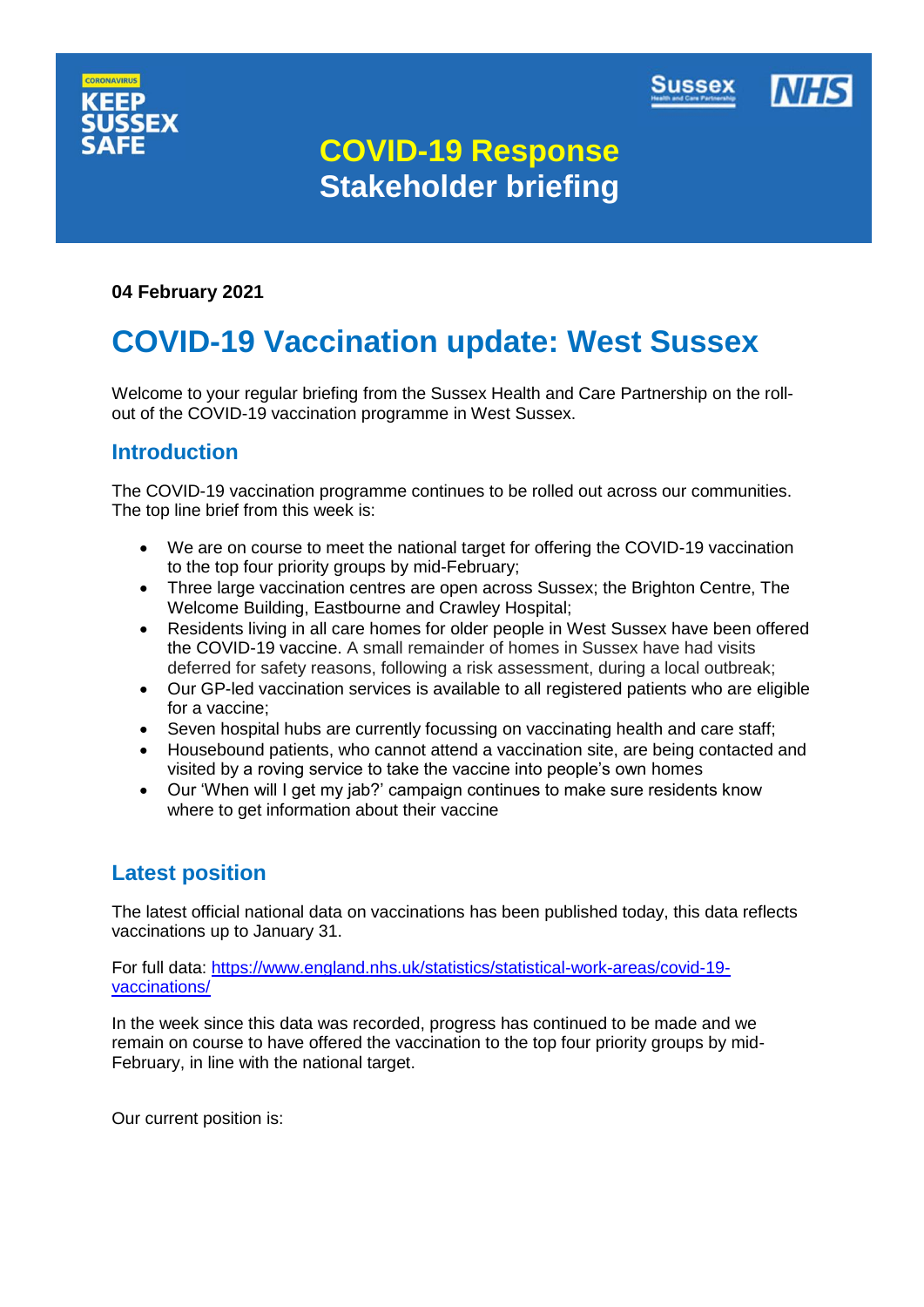- **Priority 1 - Residents and staff in a care home for older adults** all older peoples care homes have received first dose vaccinations with the exception of a small remainder of homes who have been deferred due to an outbreak. Vaccinations for these homes have been scheduled.
- **Priority 2 - Frontline Health and social care workers and aged 80+.** Front line NHS staff have received first dose vaccination and we are working to ensure that remaining social care staff vaccinations are completed by February 15th. The majority of people aged 80 and over have been completed, with the remainder expected in the next two weeks.
- **Priority 3 - Aged 75-79.** 82.7% of those aged 75-79 have received the first dose vaccination in Brighton and Hove. The remainder of the cohort is expected to be completed by February 15th.
- **Priority 4 - Aged 70-74 and Clinically extremely vulnerable individuals** 35.4% of those aged 70-74 have received the first dose vaccination and the remainder of this cohort is expected to be completed by February 15th. We have identified those who are clinically extremely vulnerable and are actively working with our PCNs to ensure this cohort is vaccinated as early as possible.

Data this week shows:

| 04/02/21       | <b>Sussex</b> |       | <b>West Sussex</b> |       |
|----------------|---------------|-------|--------------------|-------|
| Priority group | First dose    | %     | First dose         | %     |
| Age 70-74      | 36,186        | 35.4% | 19,141             | 35.4% |
| Age 75-79      | 63,095        | 81.4% | 33,863             | 82.7% |
| Age $80+$      | 97,624        | 86.6% | 53,530             | 89%   |

# **How services are working**

There are a number of ways in which the vaccination is being rolled out to our communities:

- **GP led vaccination services** these include the GP led or community vaccination services, and pharmacy services in some areas;
- **Large vaccination centres** each county will have one large vaccination centre which will be able to give the vaccine to large numbers of people as more supplies become available. Crawley Hospital went live this week for anyone in the eligible groups living within 60 miles;
- **Roving service** the vaccine is being taken into care homes and into people's own homes if they cannot attend a vaccination site; and
- **Hospital hubs** larger hospitals across the country have been offering the vaccine to people over 80 attending for a planned appointment. Now that more local vaccination services are up and running, hospital hubs are focused on vaccinating health and care staff.

# **GP led vaccination services**

The local vaccination services for West Sussex are currently:

## **Adur and Worthing**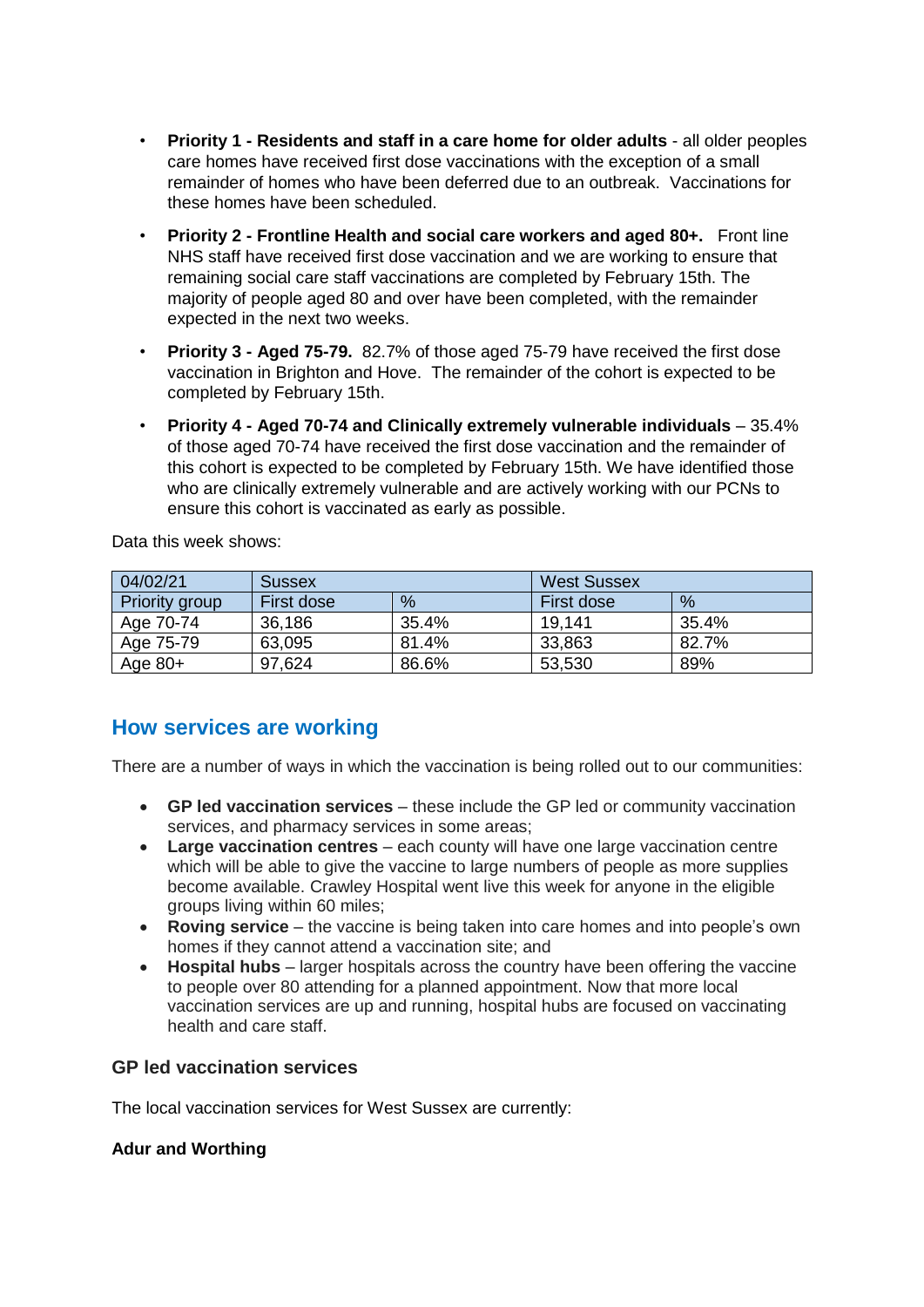*Lancing Parish Hall, for patients at:*

• Ball Tree Surgery, New Pond Row Surgery, Orchard Surgery

#### *Northbourne Medical Centre, for patients at:*

Harbour View Healthcare, Northbourne Medical Centre, The Manor Practice

#### *Strand Medical Group, for patients at:*

Cornerways Surgery, Selden Medical Group, Worthing Medical Group

*Durrington Health Centre, for patients at:*

• Barn Surgery, Lime Tree Surgery (Phoenix)

#### *St Lawrence Surgery, for patients at:*

• Broadwater Medical Centre, St Lawrence Surgery, Victoria Road Surgery

## **Arun**

*Angmering Community Centre, for patients at:*

Coppice Surgery, Fitzalan Medical Group

#### *Bognor Medical Centre, for patients at:*

 Arundel Surgery, Avisford Medical Group, Bersted Green Surgery, Bognor Medical Centre, Flansham Park Health Centre, Grove House Surgery, Maywood Health Care Centre, The Croft Surgery, West Meads Surgery

#### *Westcourt Medical Centre, for patients at:*

Park Surgery, Willow Green Surgery, Westcourt Medical Centre

## **Chichester district**

*The Selsey Centre and Tangmere Village Centre, for patients at:*

 Cathedral Medical Group, Langley House Surgery, Lavant Road Surgery, Parklands Surgery, Selsey Medical Practice, Southbourne Surgery, Tangmere Medical Centre, Witterings Medical Centre

#### *Pulborough Medical Group, for patients at:*

Pulborough Medical Group, Loxwood Medical Practice

*Riverbank Medical Centre*, for patients at:

• Petworth Surgery, Riverbank Medical Centre

#### *Midhurst Pharmacy*

#### **Crawley district**

*Leacroft Surgery, for patients at:*

 Bridge Medical Centre, Ifield Medical Practice, Langley Corner Surgery, Leacroft Medical Practice, Southgate Medical Group

*Saxonbrook Medical Centre, for patients at:*

 Bewbush Medical Centre, Coachmans Medical Practice, Furnace Green Surgery, Gossops Green Medical Centre, Saxonbrook Medical Centre

#### *Poundhill Medical Practice, for patients at:*

Poundhill Medical Practice, Woodlands & Clerklands Partnership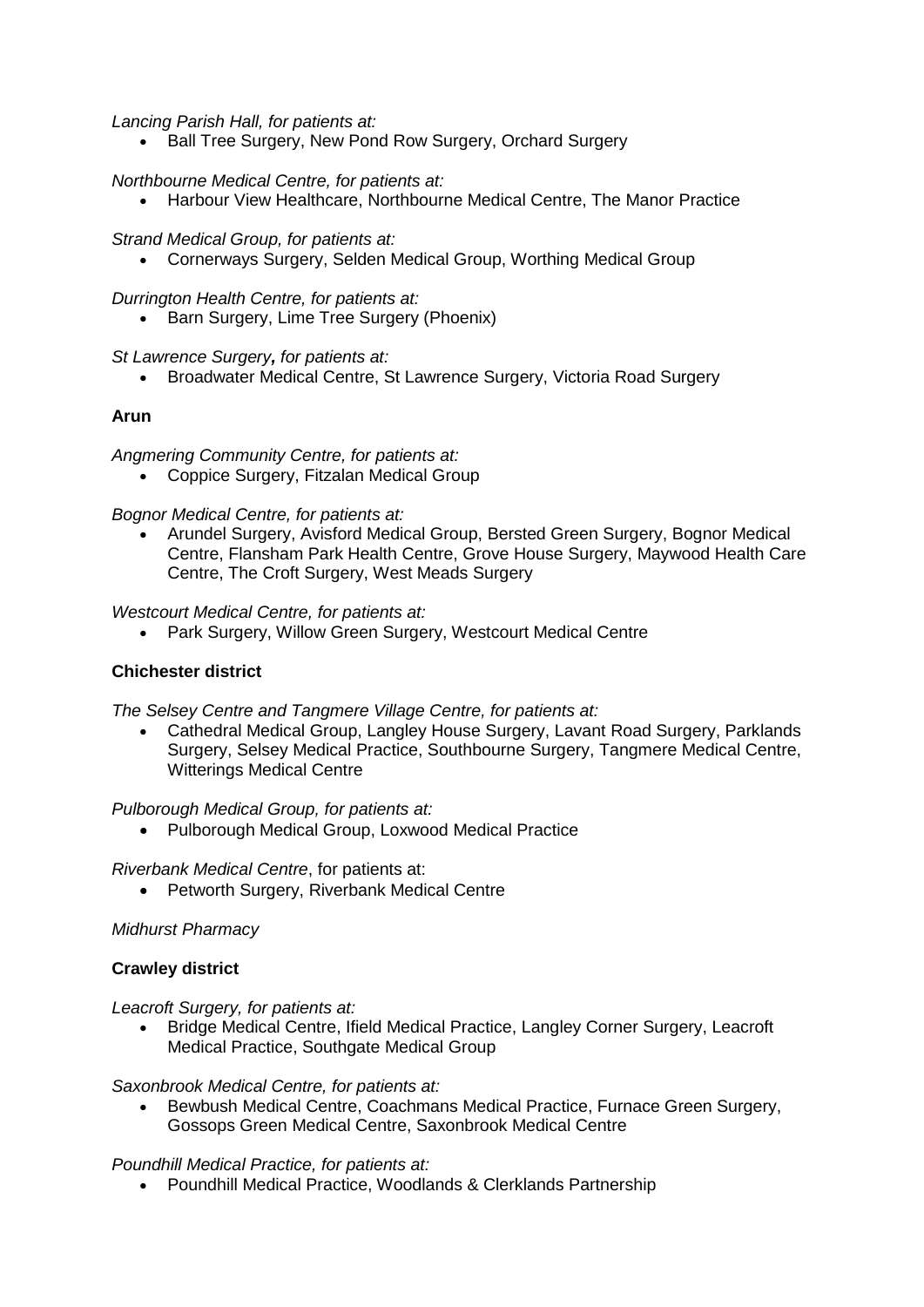# **Horsham district**

*Christ's Hospital Blue Coats, for patients at:*

Cowfold Surgery, Rudgwick Medical Centre, The Courtyard Surgery, Village Surgery

*Park Surgery, for patients at:*

Holbrook Surgery, Orchard Surgery, Park Surgery, Riverside Surgery

*The Glebe Surgery, for patients at:*

 Billingshurst Surgery, Henfield Medical Practice, Steyning Health Centre, The Glebe **Surgery** 

#### **Mid Sussex district**

*Clair Hall, Haywards Heath, for patients in Haywards Health at:*

 Dolphins Practice, Newtons Practice, Northlands Wood Surgery, Cuckfield Medical Centre, Lindfield Medical Centre, Ouse Valley Practice

*Clair Hall, Haywards Heath, for patients in Burgess Hill at:*

 Brow Medical Centre, Meadows Surgery, Mid Sussex Health Care, Park View Health Partnership, Silverdale Practice

*Meridian Hall, East Grinstead, for patients at:*

 Crawley Down Health Centre, Judges Close Surgery, Moatfield Surgery, Ship Street Surgery

## **Large vaccination centres**

Appointment only vaccinations centres are now available at:

- Crawley Hospital
- The Welcome Centre, Eastbourne
- The Brighton Centre

The three centres provide further choice for eligible patients to the local GP-led vaccination services that now cover all patients in Sussex and select pharmacy led services that are also available through the national booking system.

Appointments for three vaccination centres are available through the national booking system. People in the eligible groups, who have not had their vaccination and who live within 60 miles of a service location are receiving letters inviting them to book their vaccination.

People who have received a letter can either use the national booking system to arrange an appointment at a large-scale vaccination centre or pharmacy, or wait to be contacted by their GP led vaccination service (supported by your GP practice) to arrange an appointment.

## **Roving service (care homes and those who are housebound)**

People aged over 65 years old in care homes and those who look after them were identified as the top priority group for the COVID-19 vaccine by the Joint Committee on Vaccinations and Immunisations, due to their high risk from coronavirus.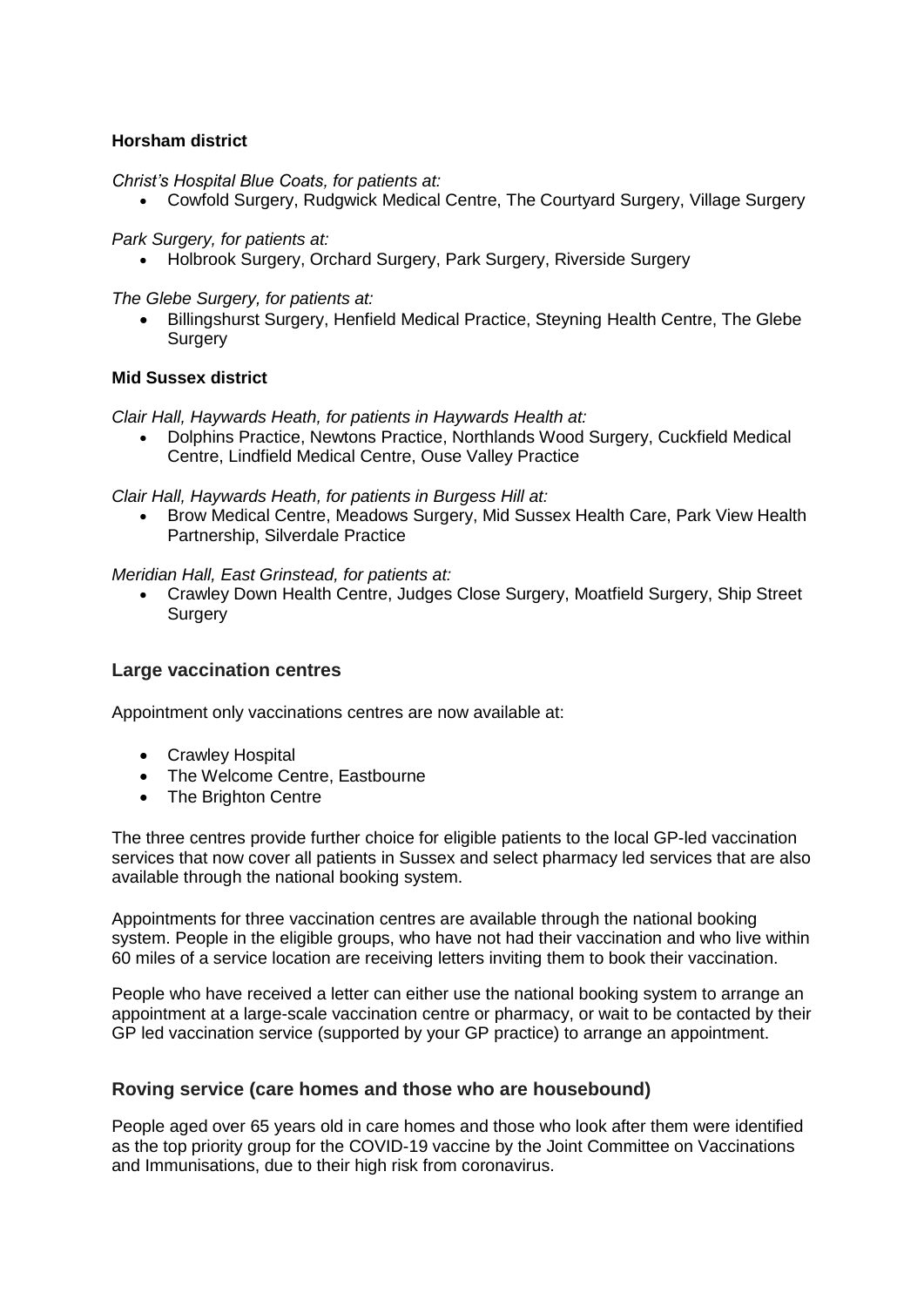Sussex has met the government target to vaccinate older care home residents by the end of January 2021.

Residents living in all care homes for older people in Sussex have been offered the COVID-19 vaccine. A small remainder of homes in Sussex have had visits deferred for safety reasons, following a risk assessment, during local outbreaks. These homes – as well as any other residents or staff that were unwell or unable to have a vaccine at the vaccination team's initial visit, will be visited as soon as possible.

Frontline health and care staff across Sussex continue to be able to access the vaccine daily at one of our hospital hubs or vaccination centres.

Vaccinations for those who are housebound are also underway carried out by GP practices teams and Sussex Community NHS Foundation Trust. You will be contacted when an appointment is available and we are on track to have completed everyone who is housebound by mid February.

# **Hospital hubs**

There are now seven hospital hub vaccination services in Sussex focused on the vaccination of health and care staff, including care home staff. Health and care staff will be told by their employer how they can book an appointment at one of the following hubs:

- [Conquest Hospital,](https://www.esht.nhs.uk/conquest-hospital/) Hastings
- [Eastbourne District General Hospital](https://www.esht.nhs.uk/eastbourne-dgh/)
- [Mill View Hospital,](https://www.sussexpartnership.nhs.uk/location-mill-view-hospital) Hove
- [Princess Royal Hospital,](https://www.bsuh.nhs.uk/hospitals/princess-royal-hospital/) Haywards Heath
- [Royal Sussex County Hospital,](http://www.bsuh.nhs.uk/hospitals/royal-sussex-county-hospital/) Brighton
- [St Richards Hospital,](https://www.westernsussexhospitals.nhs.uk/our-hospitals/st-richards-hospital/) Chichester
- [Worthing Hospital](https://www.westernsussexhospitals.nhs.uk/)

# **Messages for the public**

This is the largest vaccination programme ever undertaken by the NHS and a vital part of our fight against the coronavirus pandemic.

In Sussex we have developed a "When will I get my jab" campaign so that we can address any questions, concerns or would like to know more about the programme.

As part of the campaign, we will be promoting the campaign's key messages across internal and external communications, including social media and the traditional media.

Over the coming weeks we will roll out further messaging focusing on when and where people can receive their jab as well as important information on why people should have a vaccination.

Three messages you can support us in promoting are: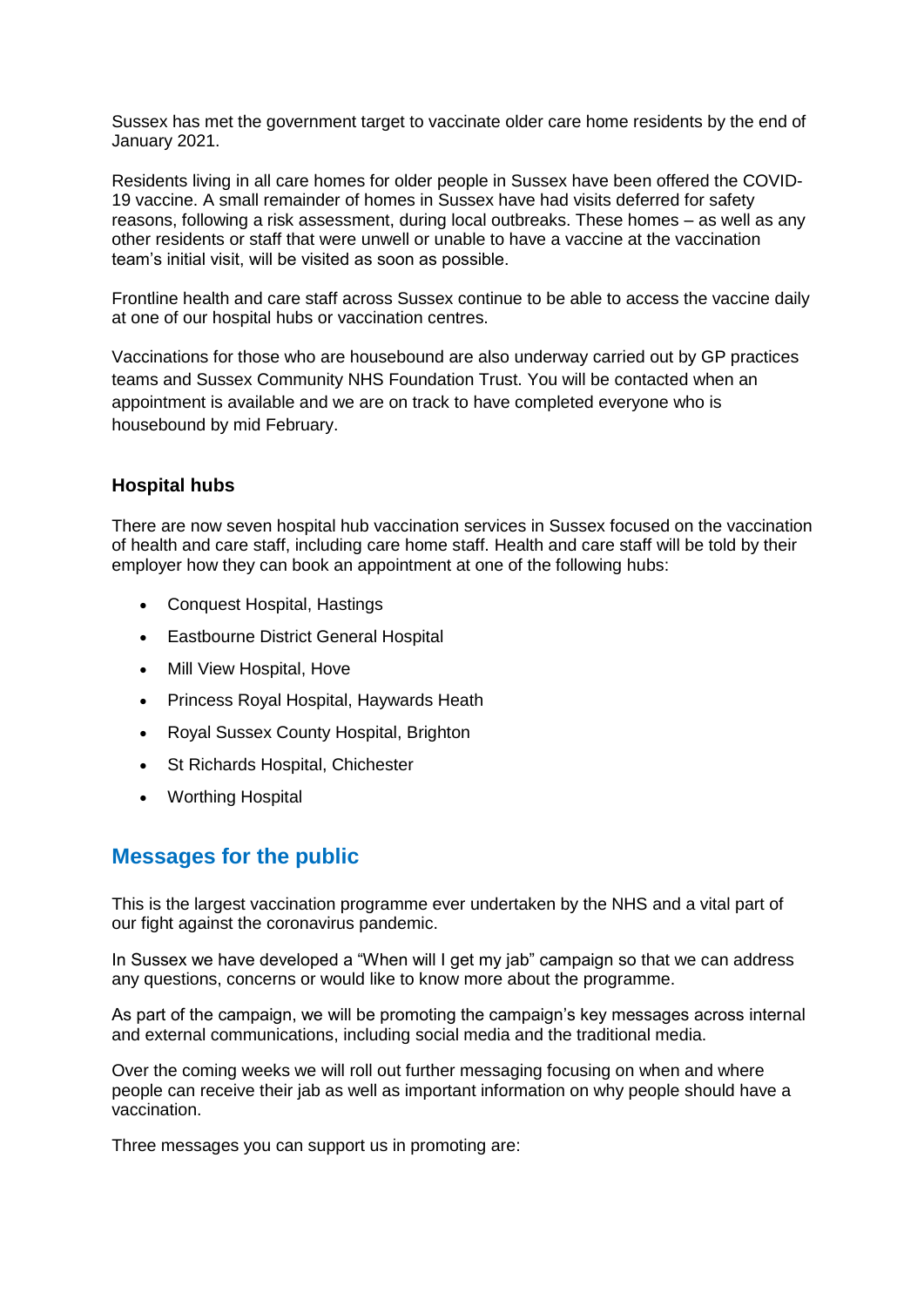- 1. The NHS will contact you when it's your turn. Services are very busy providing care and rolling out the vaccine, so please wait to be contacted.
- 2. Please act on your invite when it comes.
- 3. The vaccine is one of our best defences against COVID-19 but for now it is still essential that we do all we can to stop the spread of the virus. Adhering to the current restrictions and remembering hands, face and space will save lives and help the NHS.

More information is on the ICS website -

[https://www.sussexhealthandcare.uk/keepsussexsafe/sussex-covid-19-vaccination](https://www.sussexhealthandcare.uk/keepsussexsafe/sussex-covid-19-vaccination-programme/)[programme/](https://www.sussexhealthandcare.uk/keepsussexsafe/sussex-covid-19-vaccination-programme/) 

# **Frequently Asked Questions**



We know that people want to know more about the vaccination programme and how it will affect them and their loved-ones.

To help us get information out to people and deal with the high volume of enquiries that we are receiving, we are regularly updating our FAQs on the [Sussex Health and Care](https://www.sussexhealthandcare.uk/keepsussexsafe/sussex-covid-19-vaccination-programme/)  [Partnership website,](https://www.sussexhealthandcare.uk/keepsussexsafe/sussex-covid-19-vaccination-programme/) to address common questions and queries.

A selection of those questions are below:

## **Who will contact me to offer me the vaccine?**

You will be contacted by the first NHS service that is able to offer you a vaccination. This may be your GP, one of the large vaccination centres or another NHS service. The NHS will let you know when it's your turn to have the vaccine. Again, it's important not to contact the NHS for a vaccination before then. Note that you must still have received an invitation to book an appointment at one of the large vaccination centres.

## **Do people who have already had COVID-19 get vaccinated?**

Yes, they should get vaccinated. There is no evidence of any safety concerns from vaccinating individuals with a past history of COVID-19 infection, or with detectable COVID-19 antibody, so people who have had COVID-19 (whether confirmed or suspected) can still receive the vaccine when it is their time to do so.

#### **What is in the vaccine?**

There is no material of foetal or animal origin in either vaccine. All ingredients are published in the healthcare information on the MHRA's website.

• [Pfizer/BioNTech](https://www.gov.uk/government/publications/regulatory-approval-of-pfizer-biontech-vaccine-for-covid-19) information

• [Oxford/AstraZeneca information](https://www.gov.uk/government/publications/regulatory-approval-of-covid-19-vaccine-astrazeneca)